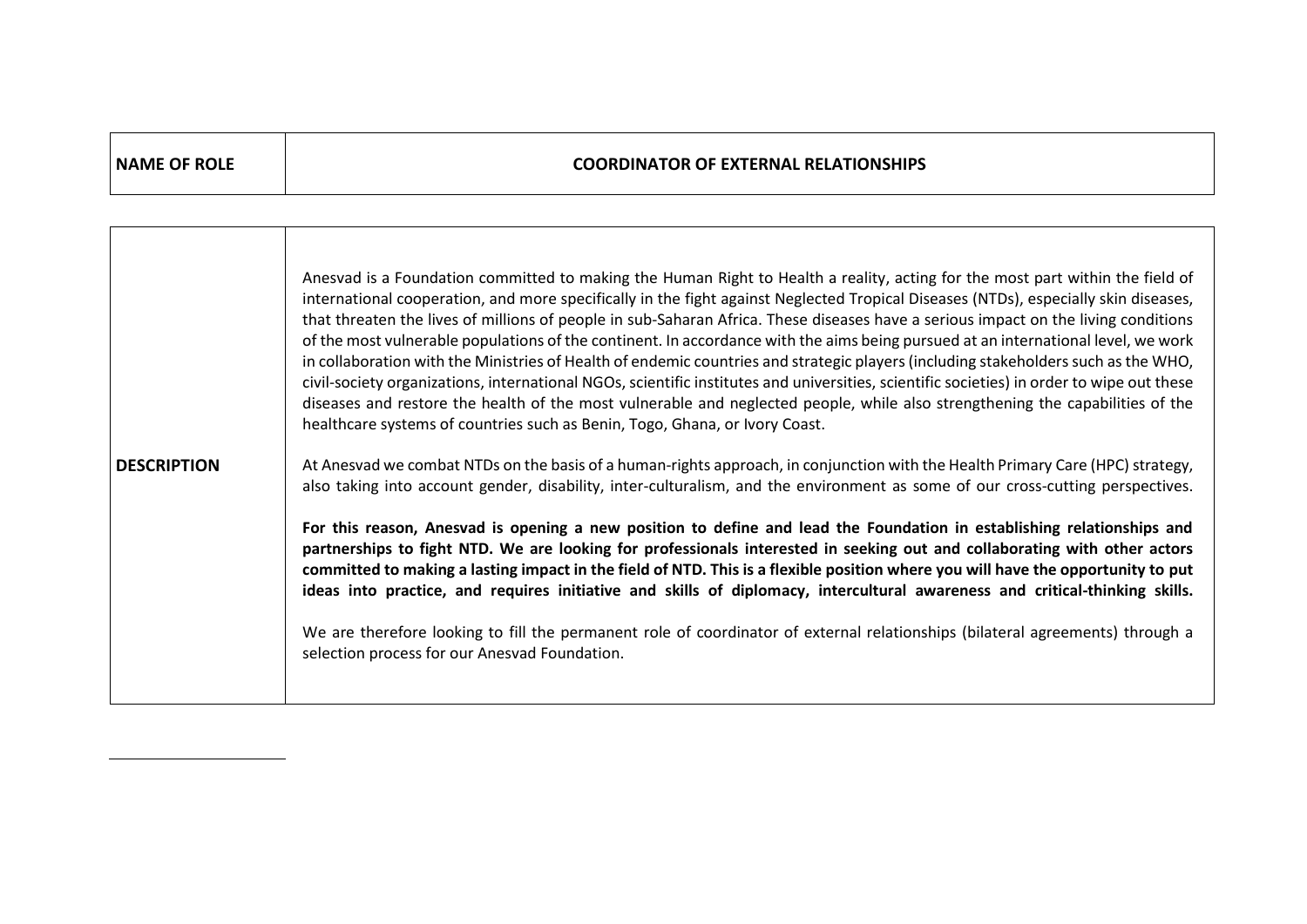|                                                | l Identify potential strategic partners and/or networks in order to develop global actions to fight skin NTD in sub-Saharan Africa.                                     |  |
|------------------------------------------------|-------------------------------------------------------------------------------------------------------------------------------------------------------------------------|--|
| <b>DESCRIPTION OF</b><br><b>MAIN TASKS AND</b> | Lead and negotiate with the potential partners and/or networks long-term relationships in order to carry out global actions to fight<br>skin NTD in sub-Saharan Africa. |  |
| <b>DUTIES</b>                                  | Co-design, manage, follow-up and evaluate the interventions carried out together with the potential partners and/or networks.                                           |  |
|                                                | Co-develop a strategy to scale-up Anesvad results in fighting skin NTD in sub-Saharan Africa.                                                                           |  |

| <b>PROFILE SOUGHT</b> | <b>QUALIFICATIONS</b> | Higher education qualification with complementary training in health, development, Human Rights,<br>and/or gender. Preferably in International Public Health, one Health approach.                                       |
|-----------------------|-----------------------|--------------------------------------------------------------------------------------------------------------------------------------------------------------------------------------------------------------------------|
|                       | <b>EXPERIENCE</b>     | We require a minimum of 5 years' experience in similar roles. Preferably in Sub-Saharan Africa, with other<br>organizations within the sector, performing functions similar to those described in the section on duties. |
|                       |                       | Experience in advocacy activities                                                                                                                                                                                        |
|                       |                       | Experience in monitoring and evaluation                                                                                                                                                                                  |
|                       |                       | Experience in NEGLECTED TROPICAL DISEASES an advantage                                                                                                                                                                   |
|                       | <b>AVAILABILITY</b>   | Travel to countries in the field and support for the organization's activities.                                                                                                                                          |

| <b>OTHER SKILLS</b> | Capacity for critical thinking and strategic vision.           |
|---------------------|----------------------------------------------------------------|
|                     | Capacity for communication, teamwork, and collaboration.       |
|                     | Working to targets and focussed on results.                    |
|                     | Commitment to the mission and to the aims of the organization. |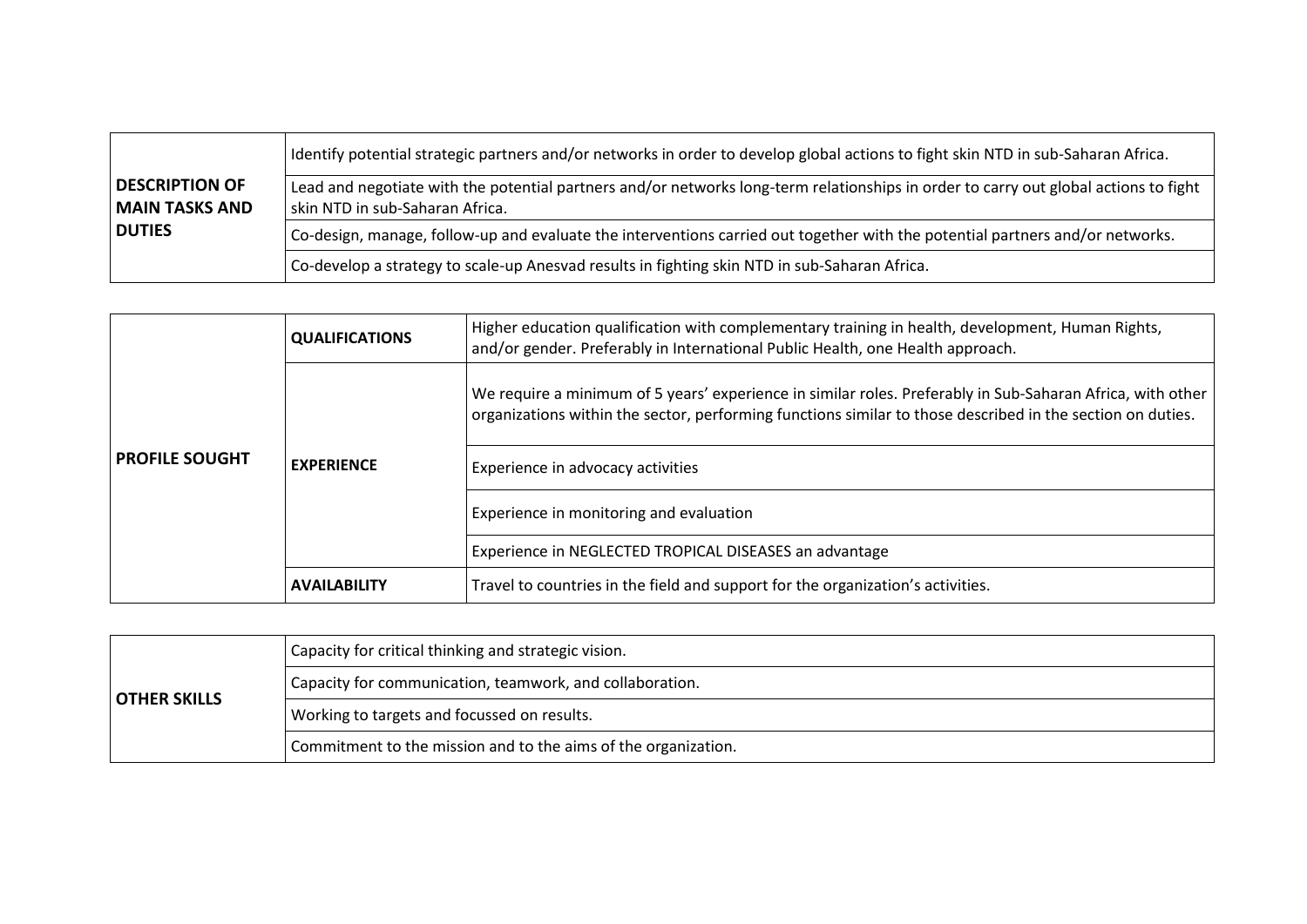| Essential requirement: Fluency in and ability to converse and compose in English (C1) and French (C1).<br><b>LANGUAGES</b> |
|----------------------------------------------------------------------------------------------------------------------------|
|----------------------------------------------------------------------------------------------------------------------------|

| l IT | WINDOWS, OFFICE | Advanced knowledge, especially spreadsheets (Excel etc.).     |
|------|-----------------|---------------------------------------------------------------|
|      | <b>OTHER</b>    | Knowledge of financial management tools and ERP an advantage. |

| <b>WORKPLACE</b>     | Bilbao (Spain) or remotely with regular travel to Bilbao and abroad                                                                        |
|----------------------|--------------------------------------------------------------------------------------------------------------------------------------------|
| CONTRACT             | Indefinite contract                                                                                                                        |
| <b>WORKING HOURS</b> | Full working day Mon-Fri with flexible hours (start between 07:30 and 10:00; finish between 15:00 and 19:30, depending on rest<br>periods) |
| <b>SALARY</b>        | 42,000.00 euros gross per annum.                                                                                                           |

| DEADLINE FOR        | 28/02/2022                                                                                 |  |
|---------------------|--------------------------------------------------------------------------------------------|--|
| <b>APPLICATIONS</b> | Only candidates who are pre-selected for the first stage of the process will be contacted. |  |
| <b>START DATE</b>   | Immediately                                                                                |  |
| <b>NUMBER OF</b>    |                                                                                            |  |
| <b>VACANCIES</b>    |                                                                                            |  |
| l E-MAIL            | inigolasa@anesvad.org                                                                      |  |
|                     | REF COORDINATOR OF EXTERNAL RELATIONSHIP                                                   |  |